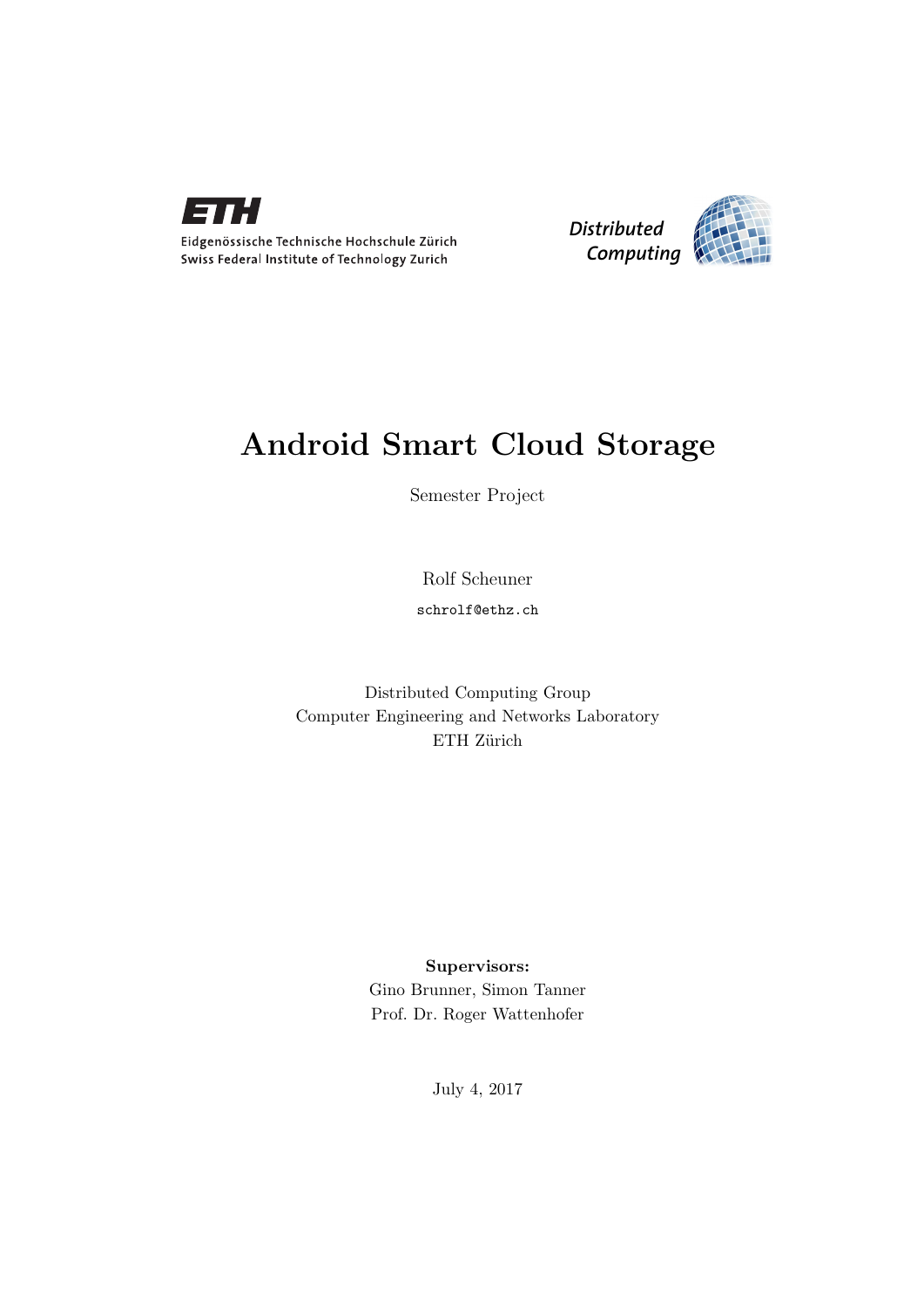# Acknowledgements

<span id="page-1-0"></span>I thank my supervisors Gino Brunner and Simon Tanner for their great support during my semester project. Whenever I stuck with a problem they helped me out with the right idea. In each meeting they shared their motivation and inspiration with me.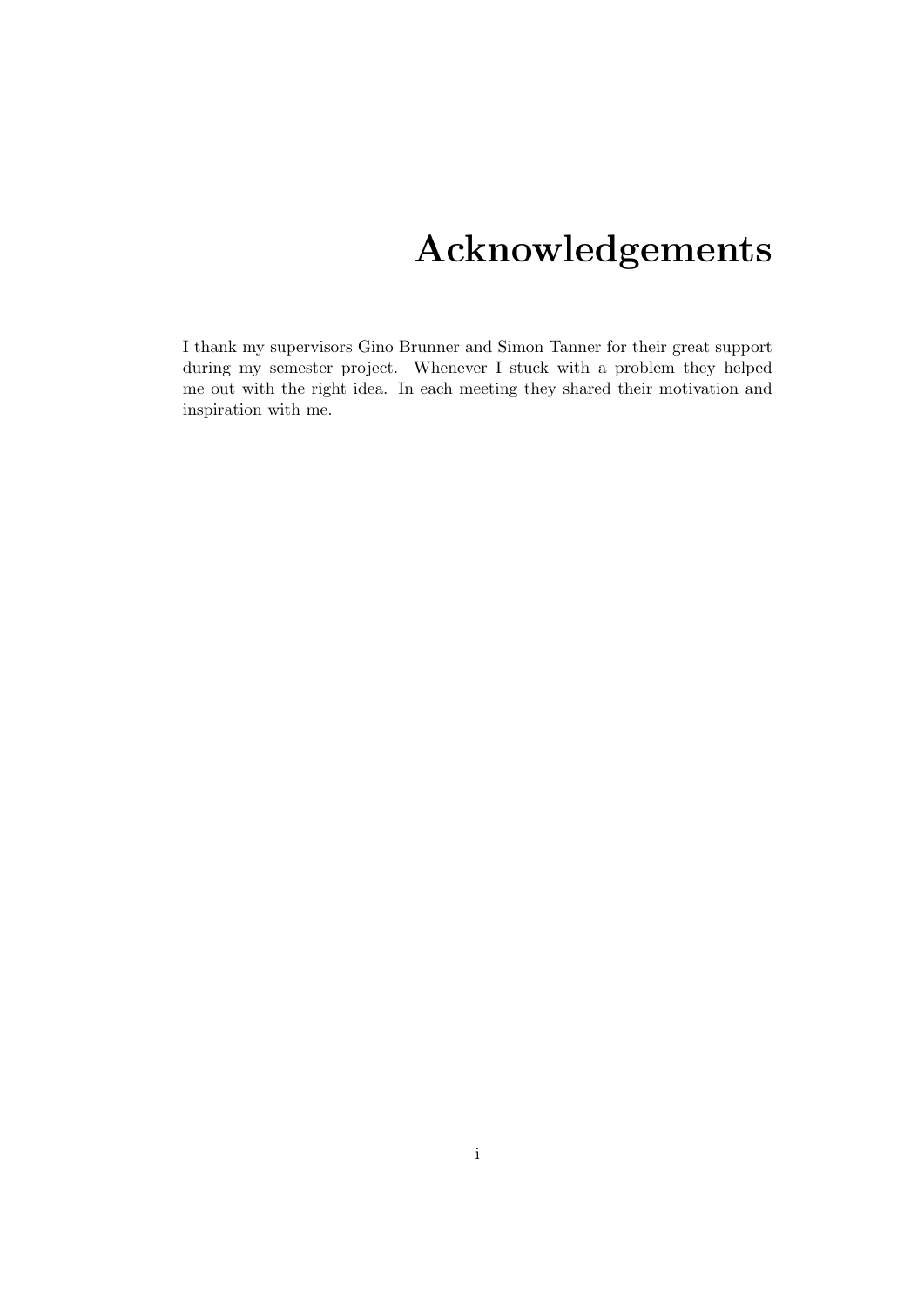## Abstract

<span id="page-2-0"></span>The most widely used cloud storage providers for private users are Google Drive, Dropbox and Microsoft OneDrive. There are countless ways to access and manage data on each of these providers. From web interfaces over desktop apps to mobile apps. There are even apps supporting different cloud storage providers, but they all treat each cloud storage as single file system.

The aim of this project is to enable the users to handle their data as it was stored in one place while it is actually distributed over multiple cloud storages.

Unified Cloud Storage uses rclone in the background to read/write files from/to different cloud storage providers. It lets the user store their accounts and then define Unified Folders which can spread over multiple cloud drives.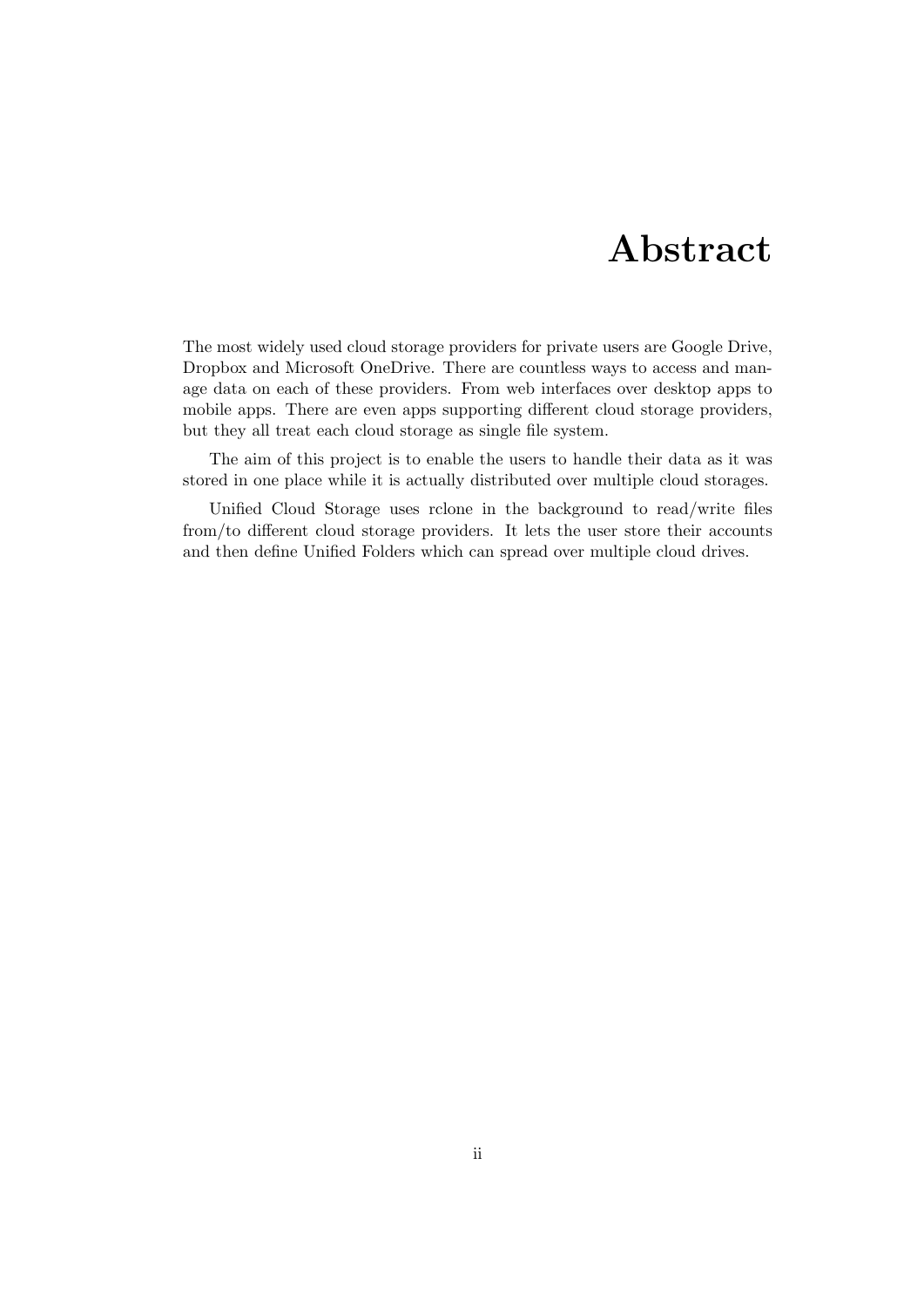# **Contents**

|          |                           | Acknowledgements                  | i              |  |  |  |  |  |  |
|----------|---------------------------|-----------------------------------|----------------|--|--|--|--|--|--|
|          | Abstract                  |                                   | ii             |  |  |  |  |  |  |
| 1.       |                           | Introduction                      | 1              |  |  |  |  |  |  |
|          | 1.1                       |                                   | 1              |  |  |  |  |  |  |
|          | 1.2                       |                                   | $\overline{2}$ |  |  |  |  |  |  |
| $\bf{2}$ |                           | <b>Unified Cloud Storage</b>      | 3              |  |  |  |  |  |  |
|          | 2.1                       | <b>Remote</b>                     | 3              |  |  |  |  |  |  |
|          | 2.2                       |                                   | 5              |  |  |  |  |  |  |
|          | 2.3                       |                                   | 6              |  |  |  |  |  |  |
|          | 2.4                       |                                   | 6              |  |  |  |  |  |  |
|          | 2.5                       |                                   | $\overline{7}$ |  |  |  |  |  |  |
|          | 2.6                       |                                   | 8              |  |  |  |  |  |  |
| $\bf{3}$ |                           | <b>Conclusion and Future Work</b> | 9              |  |  |  |  |  |  |
|          | 3.1                       |                                   | 9              |  |  |  |  |  |  |
|          | <b>Bibliography</b><br>11 |                                   |                |  |  |  |  |  |  |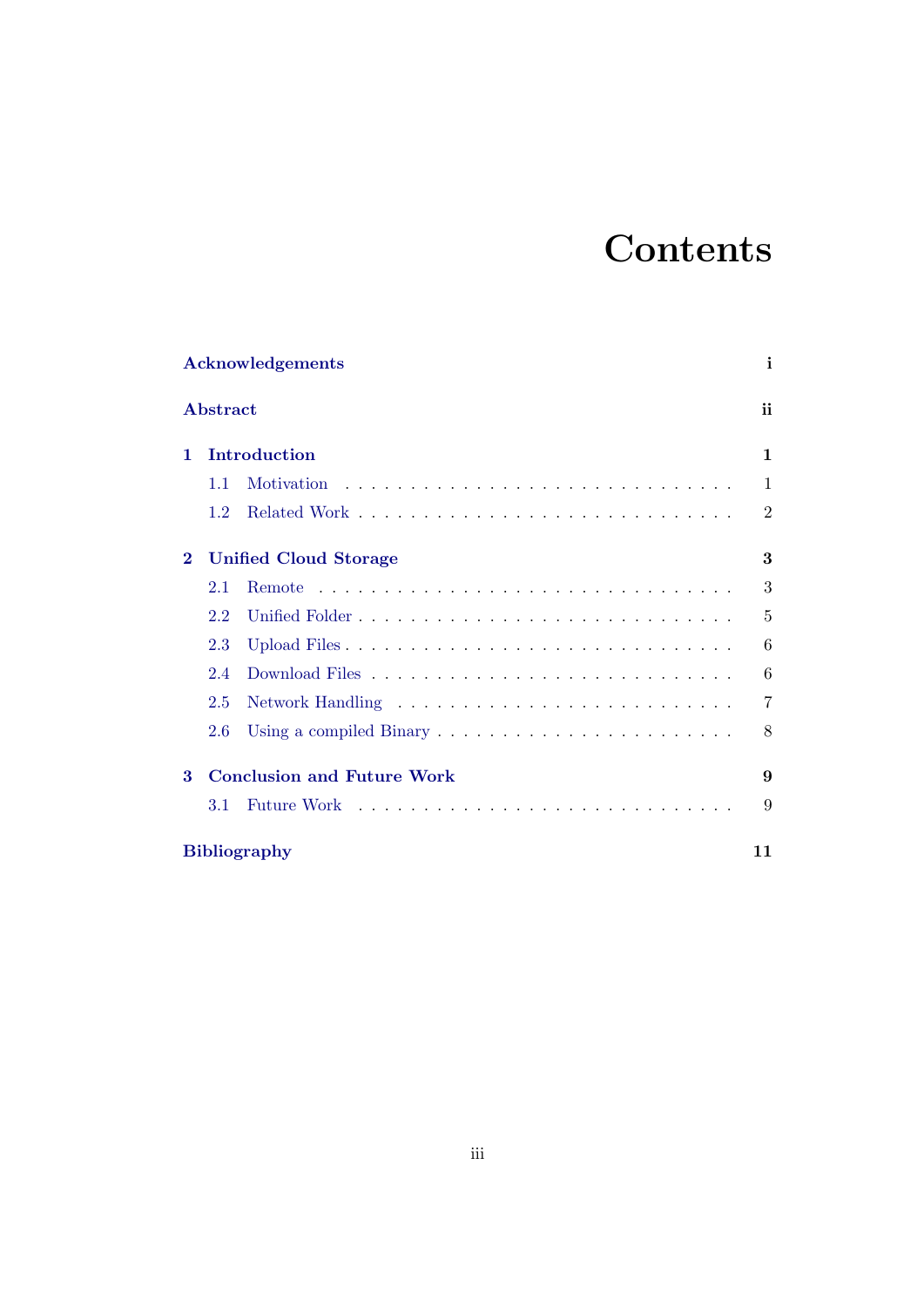## CHAPTER<sub>1</sub> Introduction

#### <span id="page-4-1"></span><span id="page-4-0"></span>1.1 Motivation

Cloud storage is the future way of storing data. The key advantage of cloud storage is its availability. The user's data is available on the smartphone, on the PC at work and at home. To share data with friends, it is enough to send them an invitation link to the folder one wants to share. Another big advantage is reliability. Most people do not have a backup solution for their locally stored private data, so if their hard disk fails their data is lost. When they have their data synchronised with a cloud storage provider they have a backup with almost no additional effort. Therefore it is no surprise that more and more people use cloud storage in their everyday life.

Today many cloud storage users use free offers form Dropbox, Google Drive or Microsoft OneDrive. Since these providers offer only a few gigabytes as free capacity, users often use more than one provider. However, when using more than one cloud storage provider, one has to access each cloud storage separately. This is clearly an undesirable additional effort which users have to make.

Therefore UCS (Unified Cloud Storage) aims to let the users access their data independently from where it is stored. It gives the user the usability as if all files were stored on one single cloud drive. Additionally a Unified Folder provides the combined free space of all connected remotes.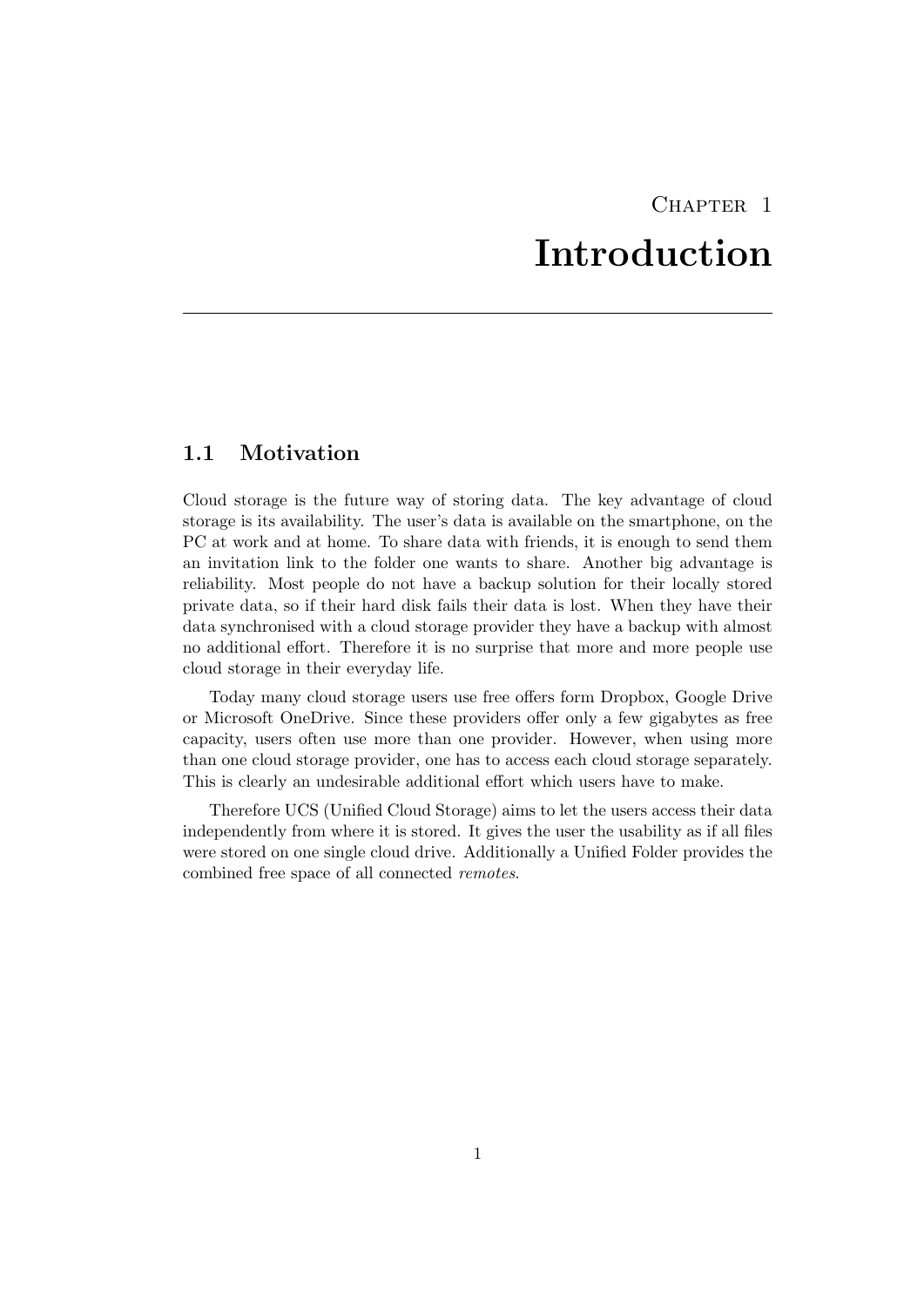#### 1. INTRODUCTION 2

|                              | Number of        |       |              |         |         |         |            |                          |
|------------------------------|------------------|-------|--------------|---------|---------|---------|------------|--------------------------|
|                              | supported        |       |              |         |         |         |            |                          |
| Features:                    | Cloud            |       |              |         | Sync    |         |            |                          |
|                              | Storage          |       | Integrated   | Backup  | between | Unified |            |                          |
| Apps:                        | <b>Providers</b> | Usage | FileExplorer | Appdata | folders | Storage | Encryption | Comment                  |
| <b>Smart Cloud Storage</b>   |                  | easy  | yes          | no      | no      | yes     | no         |                          |
| MyCLoud                      | 4                | easy  | yes          | no      | no      | no      | no         | Loads the webinterfaces  |
| <b>All Cloud Storage</b>     | 8                | easy  | no           | no      | no      | no      | no         | Only 2 Accounts for Free |
| Synchronize Ultimate         | 100              | hard  | yes          | no      | yes     | no      | yes        | Only 2 Accounts for Free |
| Otixo                        | 30               | easy  | <b>ves</b>   | no      | no      | no      | <b>ves</b> |                          |
| <b>Unclouded</b>             | 5                | easy  | yes          | no      | no      | no      | no         |                          |
| <b>CloudDrives</b>           | 5                | easy  | no           | no      | no      | no      | no         | Loads the webinterfaces  |
|                              |                  |       |              |         |         |         |            |                          |
| <b>Unified Cloud Storage</b> | 10               | easy  | <b>ves</b>   | no      | yes     | yes     | yes        |                          |

<span id="page-5-1"></span>Figure 1.1: Analyzed apps, March 29 2017

### <span id="page-5-0"></span>1.2 Related Work

In his work about Android Smart Cloud Storage, Marco Studer purposed to use rclone as cloud storage interface in order to support different cloud storage providers. [\[1\]](#page-14-1)

To ensure this project does not just reproduce an existing application, available cloud storage related applications were tested (see figure [1.1\)](#page-5-1). There were various applications supporting multiple cloud storage providers. Some support even up to a hundred different cloud storage providers, but we could not find a single application which enabled the user to combine their cloud storages.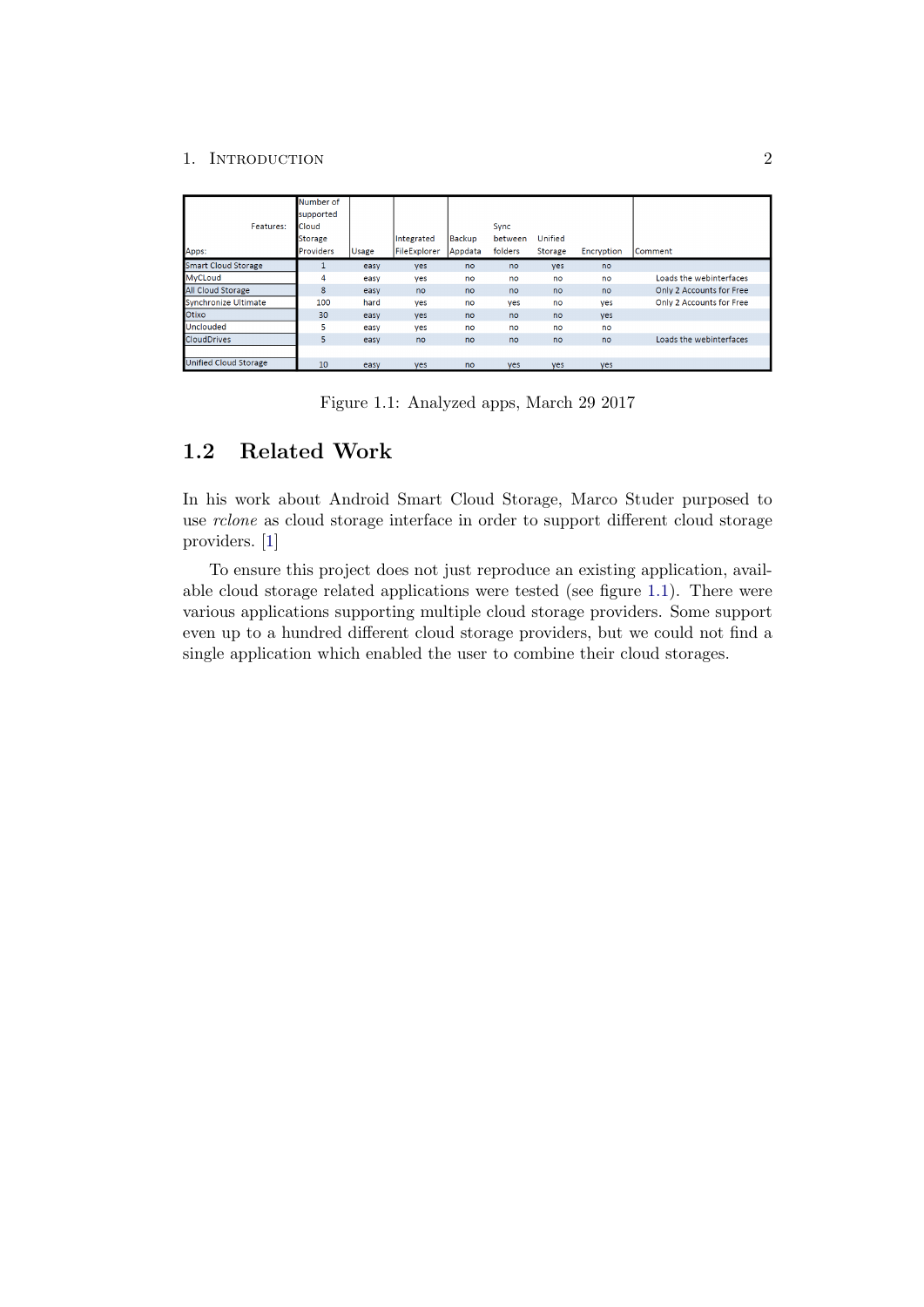### CHAPTER<sub>2</sub>

## <span id="page-6-0"></span>Unified Cloud Storage

The application developed during this project is named Unified Cloud Storage even if the project's title is Android Smart Cloud Storage. This is because the project was named after it's predecessor project, but the application needs an appropriate name in the Google Play Store.

UCS enables it's users to manage data independently from where the data is stored. The users access their data through Unified Folders which can be spread over different cloud storage providers. A Unified Folder in UCS appears to the users as a normal folder in any other file manager (see figure [2.1\)](#page-7-0). UCS automatically distributes the data in a Unified Folder to the connected cloud storage providers. It uses a compiled binary of rclone to connect to the supported cloud storage providers and upload and download files.

#### <span id="page-6-1"></span>2.1 Remote

A remote consists of a cloud storage provider and an access token belonging to this provider. The remotes are stored in the rclone configuration file, which is never directly accessed by UCS (see section [2.6\)](#page-11-0). This configuration file can also be imported from another installation (e.g., from a desktop installation) of rclone. This makes it easy for *rclone* users to start using UCS.

The user has to define at least one remote before a Unified Folder can be created and therefore to use UCS. When defining a remote, the user has to authenticate himself and log in on the chosen cloud storage provider via web browser. Rclone then stores the generated access token. The user also has the ability to reauthenticate an existing remote (e.g., if a token is no longer valid).

The user can also create an encrypted *remote*. An encrypted *remote* uses a normal remote to access the cloud storage but all files are encrypted before uploading and decrypted after downloading. This helps the user to keep private data private independently from the terms of use of the specific cloud storage provider.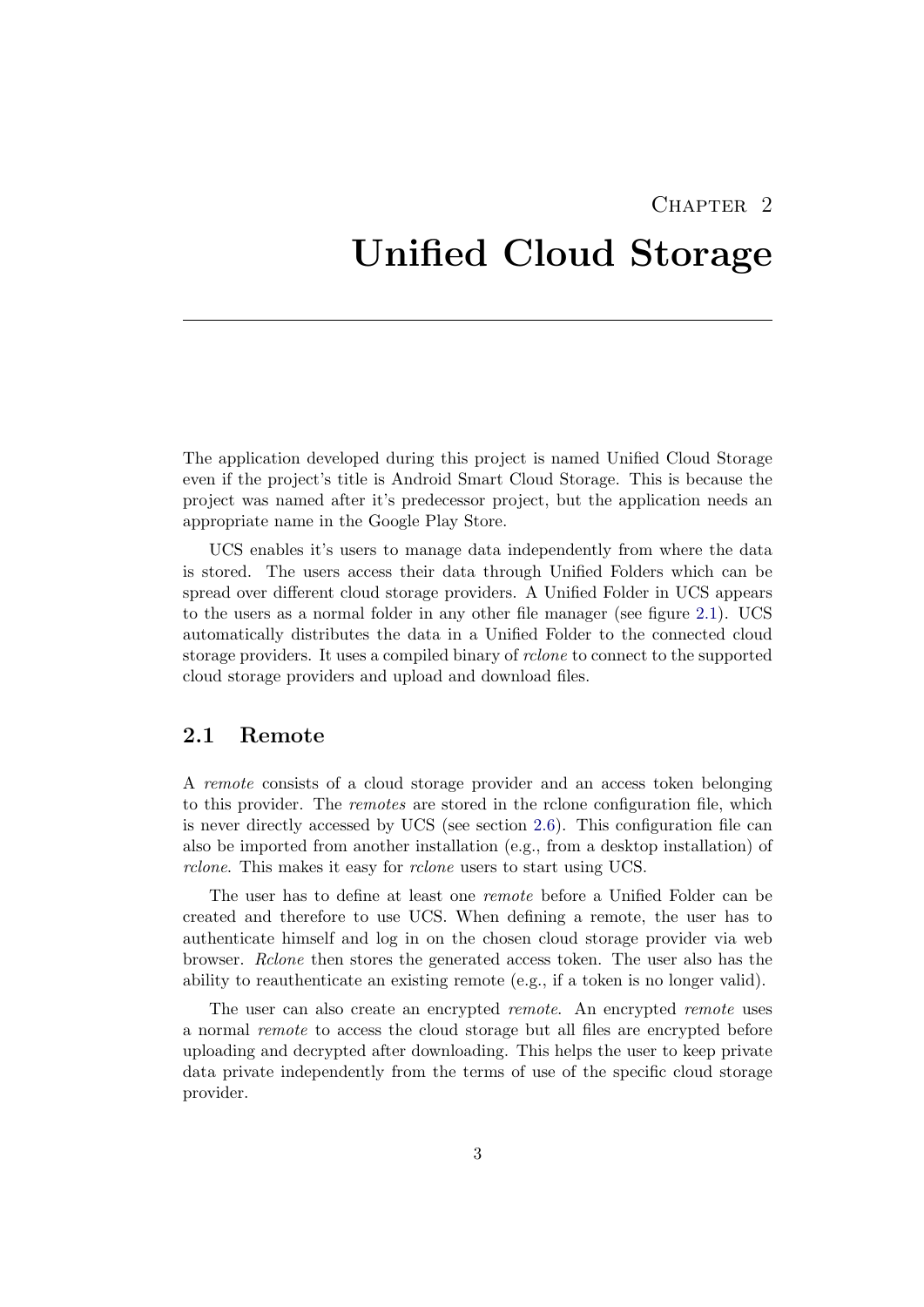2. UNIFIED CLOUD STORAGE 4



<span id="page-7-0"></span>Figure 2.1: Schematic drawing of a Unified Folder spread over Dropbox and Google Drive

The user can create *remotes* with following providers (see also figure [2.2\)](#page-8-1):

- Google Drive
- Dropbox
- Microsoft OneDrive
- Amazon Cloud Drive
- Hubic
- Yandex

Further remotes from following additional providers can be imported with the rclone configuration import function:

- Amazon S3
- Swift / Rackspace Cloudfiles / Memset Memstore
- Google Cloud Storage
- Backblaze B2

This second group of cloud storage providers can not be supported by UCS, because they have a highly specific authentication procedure in rclone.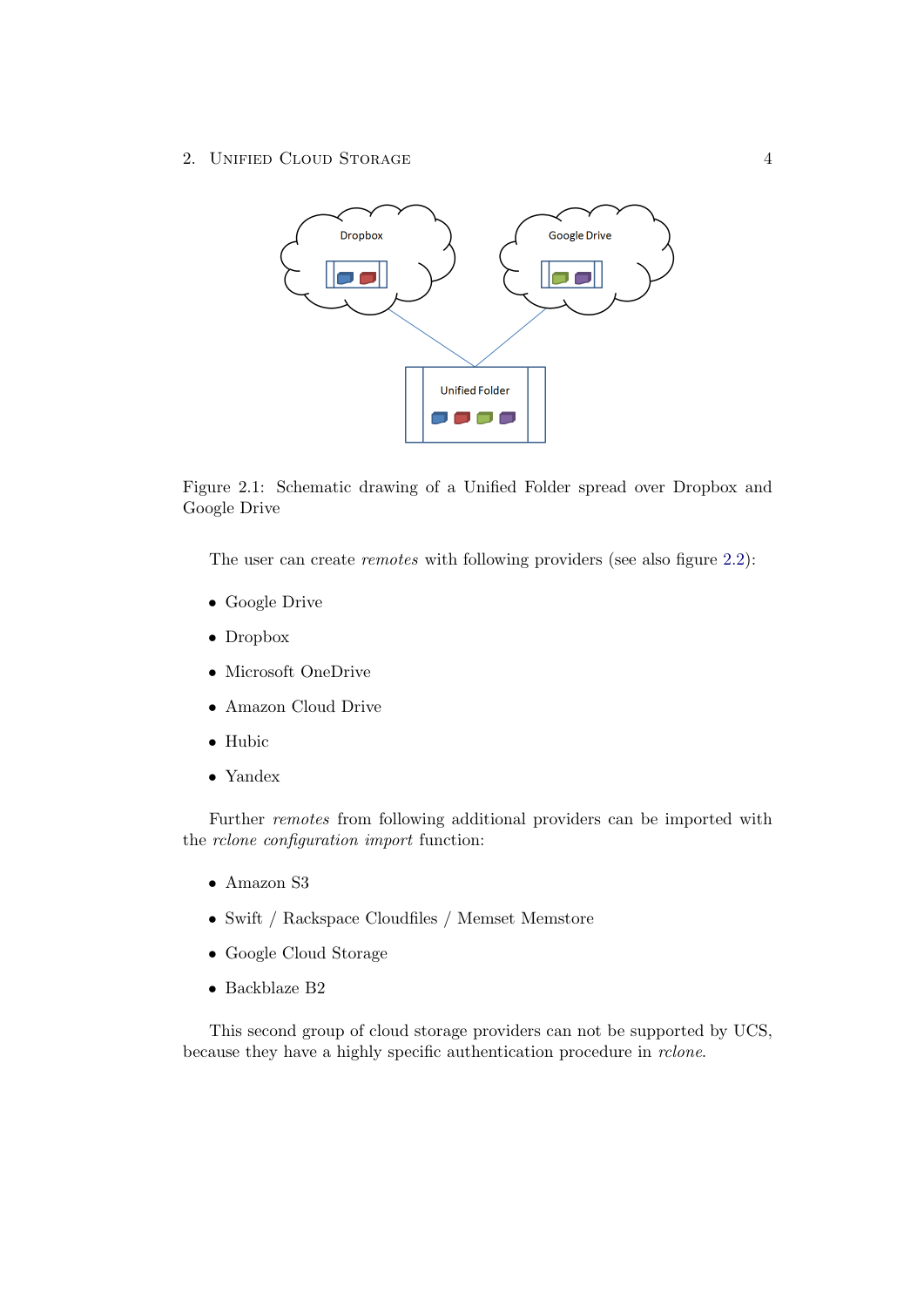2. UNIFIED CLOUD STORAGE 5



Figure 2.2: Available cloud storage providers

#### <span id="page-8-1"></span><span id="page-8-0"></span>2.2 Unified Folder

Unified Folders have one or more remotes to which they distribute the contained data. On each remote a Unified Folder has its own subfolder. The data is distributed similarly as in a RAID 0: on upload UCS chooses the remote with the least data stored so far to upload the new file.

To define a Unified Folder the user has to pick at least one of the previously defined remotes. On creation on each selected remote a subfolder belonging to the created Unified Folder is created.

Rclone needs several seconds to list the files and subfolders of a folder. Therefore the folder structure of a Unified Folder is cached locally and only updated when the user tells UCS to reload the folder structure. It is also possible to only reload a subfolder of the Unified Folder. An update is necessary if data in the Unified Folder was changed through another access than UCS or when a Unified Folder is defined in UCS which has already data available in its subfolder on at least one remote.

When a Unified Folder is deleted in UCS, the corresponding subfolders on the remotes are not deleted. When the user recreates the Unified Folder with the same name, the data will still be available.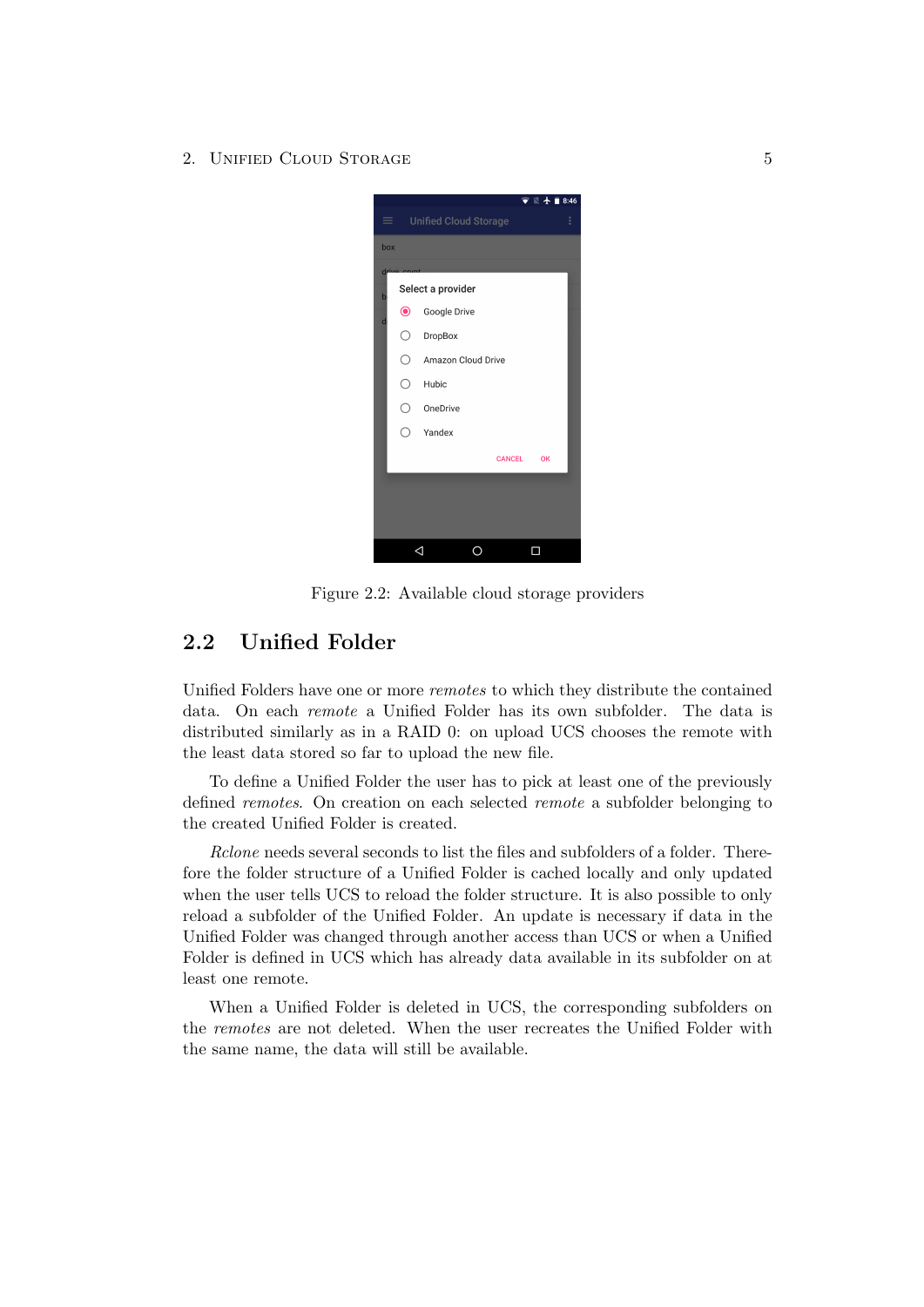#### <span id="page-9-0"></span>2.3 Upload Files

There are two ways to upload files to a Unified Folder:

First, while browsing through the folder structure in a Unified Folder, the user can select upload from the actions menu. Then a file-choose intent is sent and the user can choose a file to be uploaded. This requires a file explorer on Android and notifies the user if no file explorer is found on the system. Since Android Marshmallow there is a standard Android file explorer which can be accessed through Settings - Storage - Explore in stock Android.

Second, UCS registers itself on the share intent of Android, so a file can be sent to UCS which opens an activity to choose the path to upload the file. The URI (Uniform Resource Identifier) has different forms depending on the application which sent the intent. It is therefore not trivial to get the absolute file path (needed for rclone) from the URI.

While uploading UCS shows a notification, which disappears as soon as the upload has finished.

### <span id="page-9-1"></span>2.4 Download Files

When the user clicks a file it is downloaded to the standard download folder and opened as soon as the download is completed. When no application to open the file was found, the user gets a notification.

To download a file or folder without opening afterwards, the user selects the desired files and folders and clicks download from the options menu (see figure [2.3\)](#page-10-1). The file or folder is then downloaded to the standard download folder of the Android device.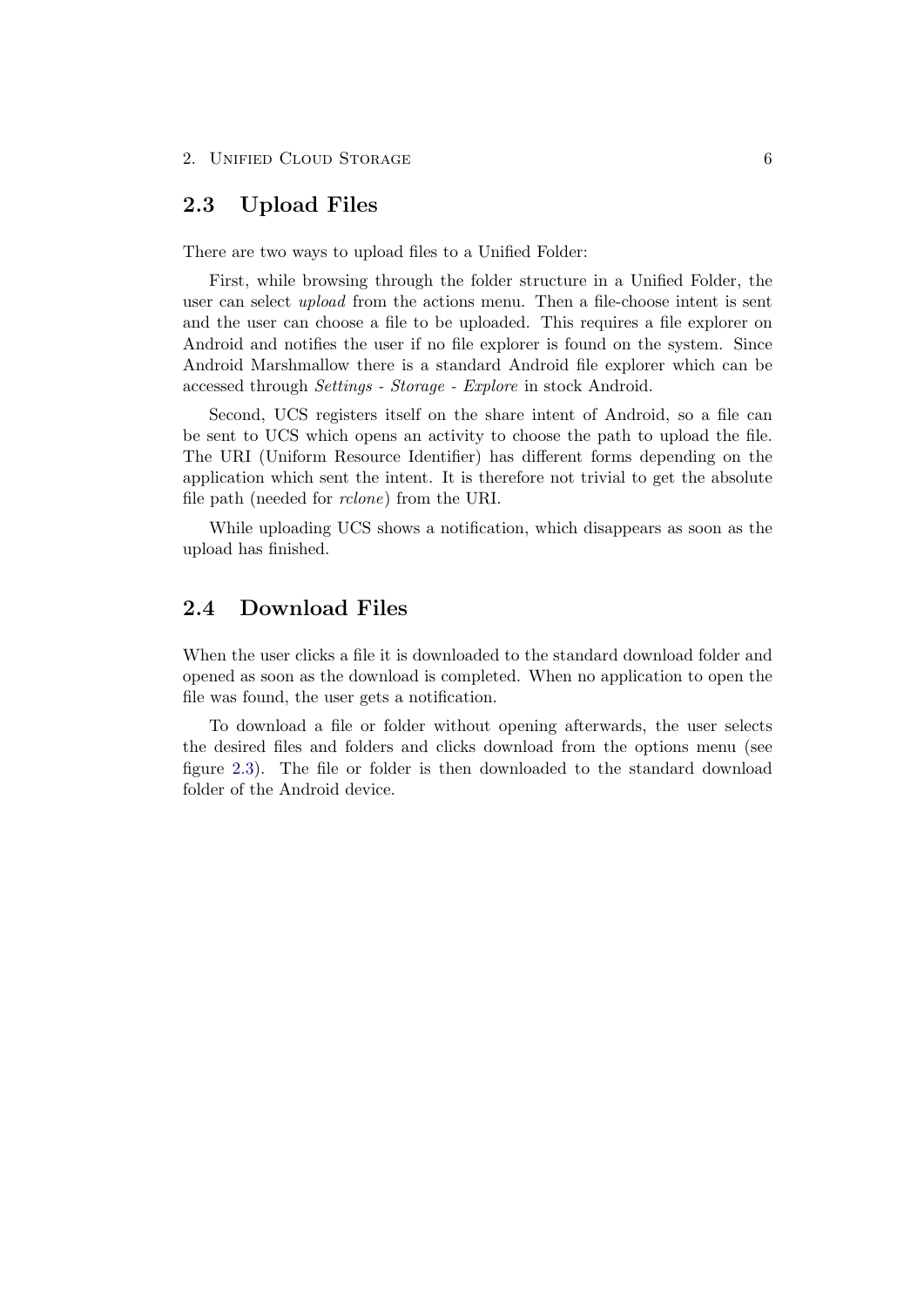2. UNIFIED CLOUD STORAGE 7

| ⋤ |                         | $\sqrt{+18.08}$ |  |  |  |  |  |  |
|---|-------------------------|-----------------|--|--|--|--|--|--|
| ≡ | <b>Unified Cloud S</b>  | download        |  |  |  |  |  |  |
|   | $\exists$ f1            | copy            |  |  |  |  |  |  |
|   | f2                      | move            |  |  |  |  |  |  |
|   | BoxBild.jpg             | delete          |  |  |  |  |  |  |
|   | DriveBild.jpg           |                 |  |  |  |  |  |  |
|   | IMG-20160910-WA0003.jpg |                 |  |  |  |  |  |  |
| ☑ | Metahnolgewinnung.pdf   |                 |  |  |  |  |  |  |
|   | Over_the_Horizon.mp3    |                 |  |  |  |  |  |  |
|   |                         |                 |  |  |  |  |  |  |
|   |                         |                 |  |  |  |  |  |  |
|   |                         |                 |  |  |  |  |  |  |
|   |                         |                 |  |  |  |  |  |  |
|   |                         |                 |  |  |  |  |  |  |
|   |                         |                 |  |  |  |  |  |  |
|   |                         |                 |  |  |  |  |  |  |

<span id="page-10-1"></span>Figure 2.3: Download multiple files

### <span id="page-10-0"></span>2.5 Network Handling

The user can configure whether he wants UCS to use only WiFi or also mobile data connection. To keep track of the network state, UCS registers a NetworkChangeListener and stores a boolean as SharedPreference if currently network connections are allowed or not:

 $networkAllowed = wifeConnected \vee (mobileConnected \wedge not\_wifiOnly)$ 

Before an action using Internet is performed, UCS checks the boolean in the SharedPreference if it is allowed.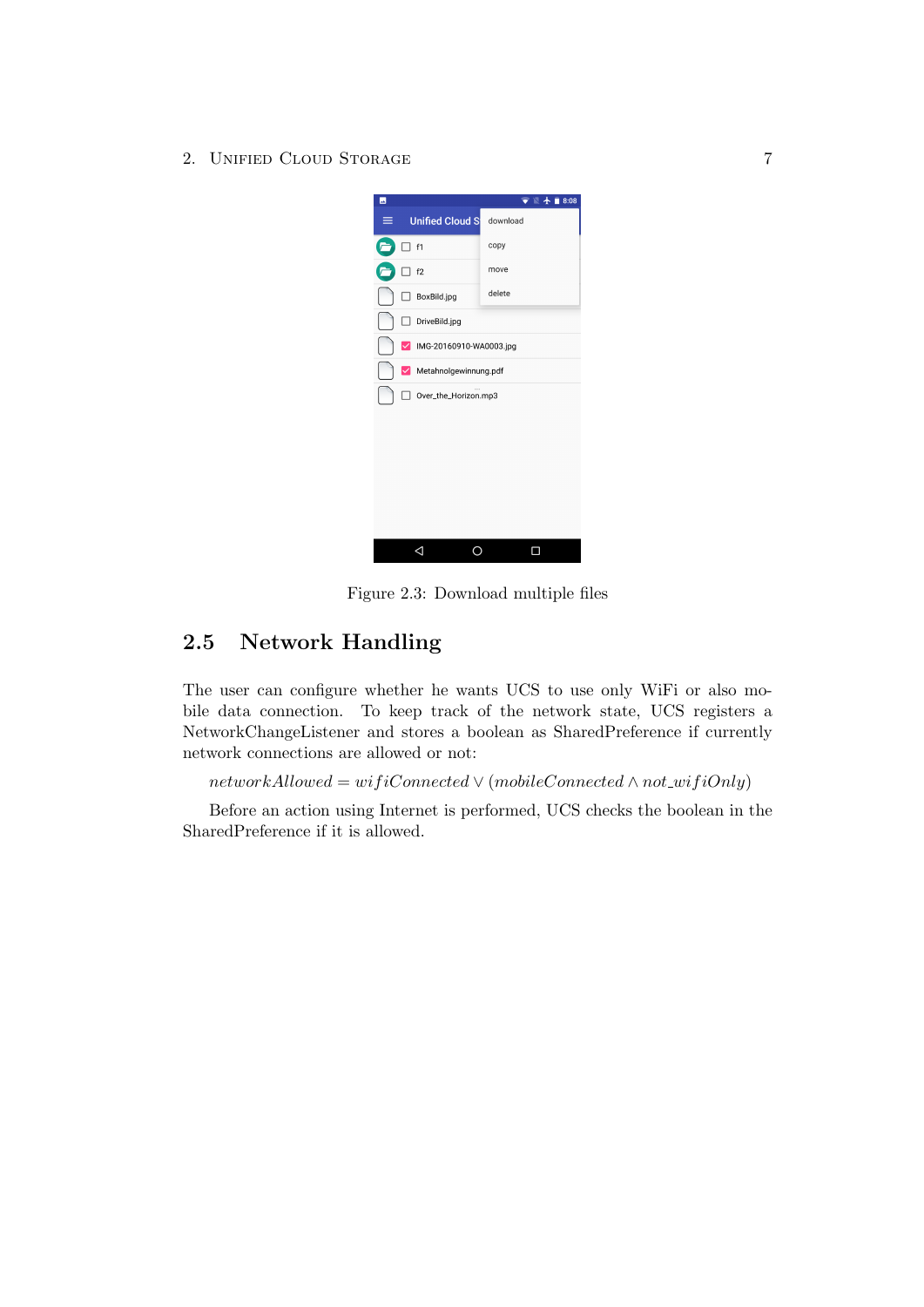### <span id="page-11-0"></span>2.6 Using a compiled Binary

UCS uses a precompiled binary of rclone to connect to the supported cloud storage providers.

Rclone is a command line tool that enables the user to copy, move and sync files from and to various cloud storage providers. It is developed and published by Nick Craig-Wood as freeware for personal and commercial use.[\[2\]](#page-14-2)

Rclone is programmed in Go Programming Language and therefore can not be imported as library in an Android Project. But since Android is a regular Linux system one can compile rclone on Android and then include it as asset in the application.[\[3\]](#page-14-3)

UCS executes rclone the following way:

Runtime.getRuntime ().exec (String [] commands)

This returns a Process object on which one can observe if the command was already executed. To get results from the command, the InputStream and ErrorStream of the Process is read. For interactive subprocesses further commands are written to the OutoutStream of the Process.

Because rclone commands which move or copy data take several seconds to execute, these commands are executed in separate threads.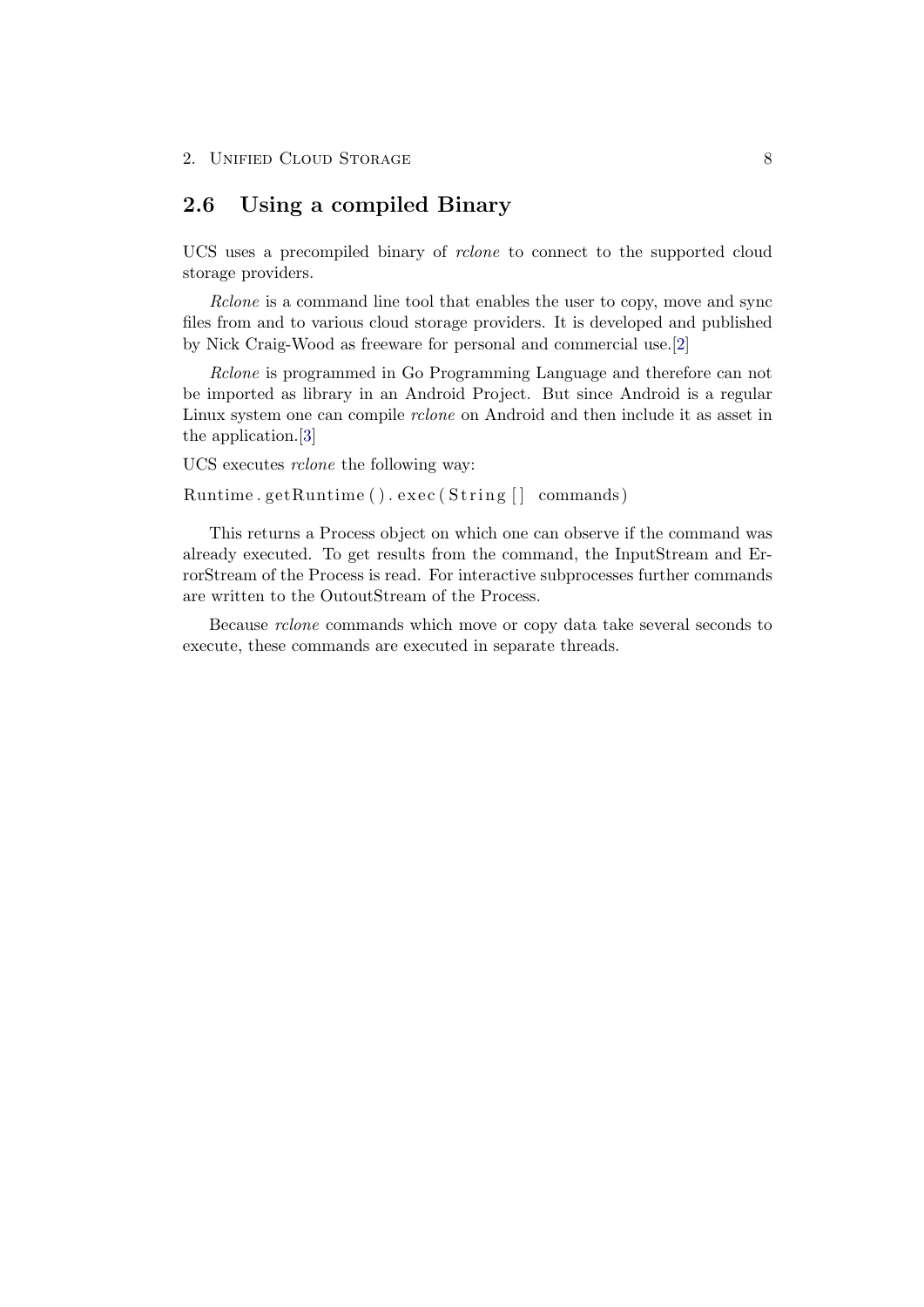### CHAPTER<sub>3</sub>

## <span id="page-12-0"></span>Conclusion and Future Work

UCS lets the users access their files as if they were stored on one single cloud drive while they are actually distributed over multiple independent cloud storages. Thanks to the caching, browsing through a Unified Folder works smooth and fast (see section [2.2\)](#page-8-0).

The choice of rclone as cloud API was necessary since it enabled us to support the most common cloud storage providers without including a bunch of different APIs in the application. However, it makes UCS dependent of rclone. That means each time a cloud storage provider changes it's interface, we have to wait for rclone to be updated. Then the rclone library has to be updated and then UCS can be updated.

### <span id="page-12-1"></span>3.1 Future Work

It would be easier for the developer if the Java interface for rclone would not be part of the source code of UCS. It should be contained in a separate Java library. Like this it would be reusable and could be developed independently from UCS. The implementation of the rclone interface contained in the application as it is now is not complete. It only implements the functionality used for the application. A more general implementation packed into a library would not only be useful for the further development of UCS, but also for other applications (e.g., a cloud file browser for desktop usage).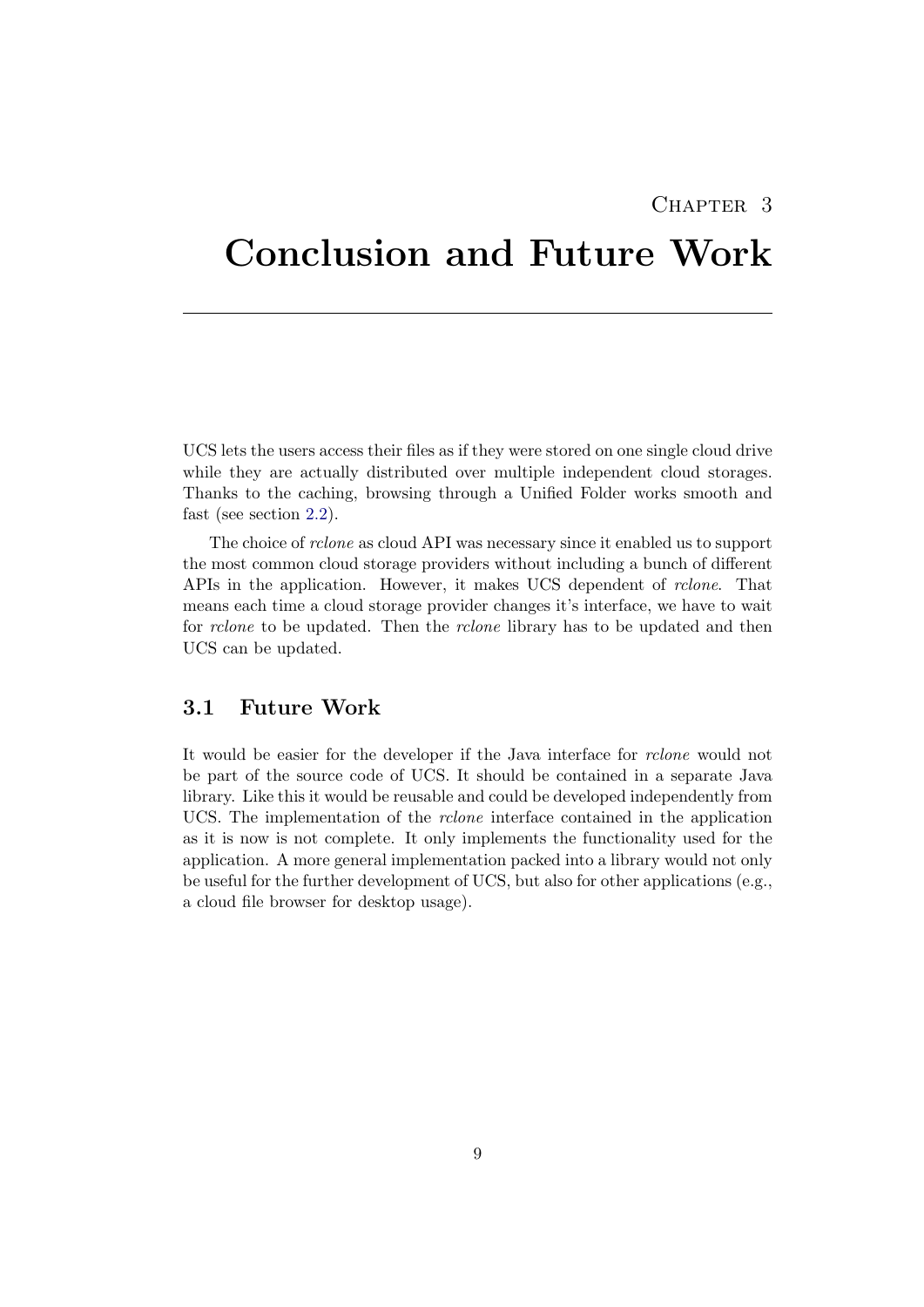#### 3. CONCLUSION AND FUTURE WORK 10

A feature which would be useful is the usage of different cloud storages as drives for a RAID. Unified Folders represent a RAID 0 configuration. It would be nice if users could also define RAID 1 or RAID 5 configurations with different cloud storages. The key question before implementing this is how to define the stripe-size of the RAID. One idea is to use files as stripes, this is the simplest solution to implement, but it will give bad performance with large files. Another approach would be to split files into stripes of predefined size. This is as it is done by conventional file systems. But it would give additional computation effort on the mobile device to split and recompose the files on upload and download. It would also cause the files to be unreadable for any other access than with UCS.